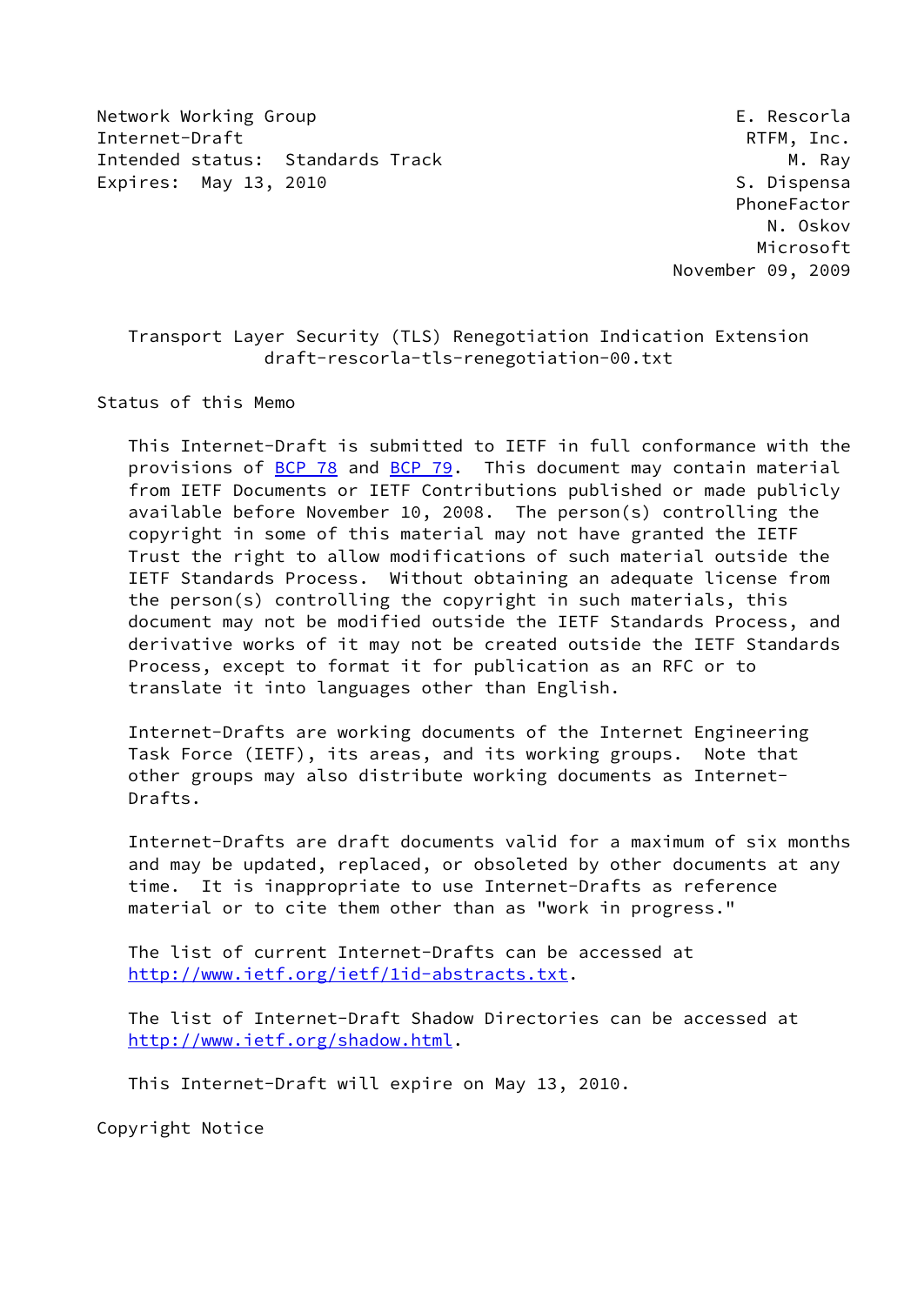#### Internet-Draft TLS Renegotiation Extension November 2009

 Copyright (c) 2009 IETF Trust and the persons identified as the document authors. All rights reserved.

This document is subject to **[BCP 78](https://datatracker.ietf.org/doc/pdf/bcp78)** and the IETF Trust's Legal Provisions Relating to IETF Documents in effect on the date of publication of this document [\(http://trustee.ietf.org/license-info](http://trustee.ietf.org/license-info)). Please review these documents carefully, as they describe your rights and restrictions with respect to this document.

#### Abstract

 SSL and TLS renegotiation are vulnerable to an attack in which the attacker forms a TLS connection with the target server, injects content of his choice, and then splices in a new TLS connection from a client. The server treats the client's initial TLS handshake as a renegotiation and thus believes that the initial data transmitted by the attacker is from the same entity as the subsequent client data. This draft defines a TLS extension to cryptographically tie renegotiations to the TLS connections they are being performed over, thus preventing this attack.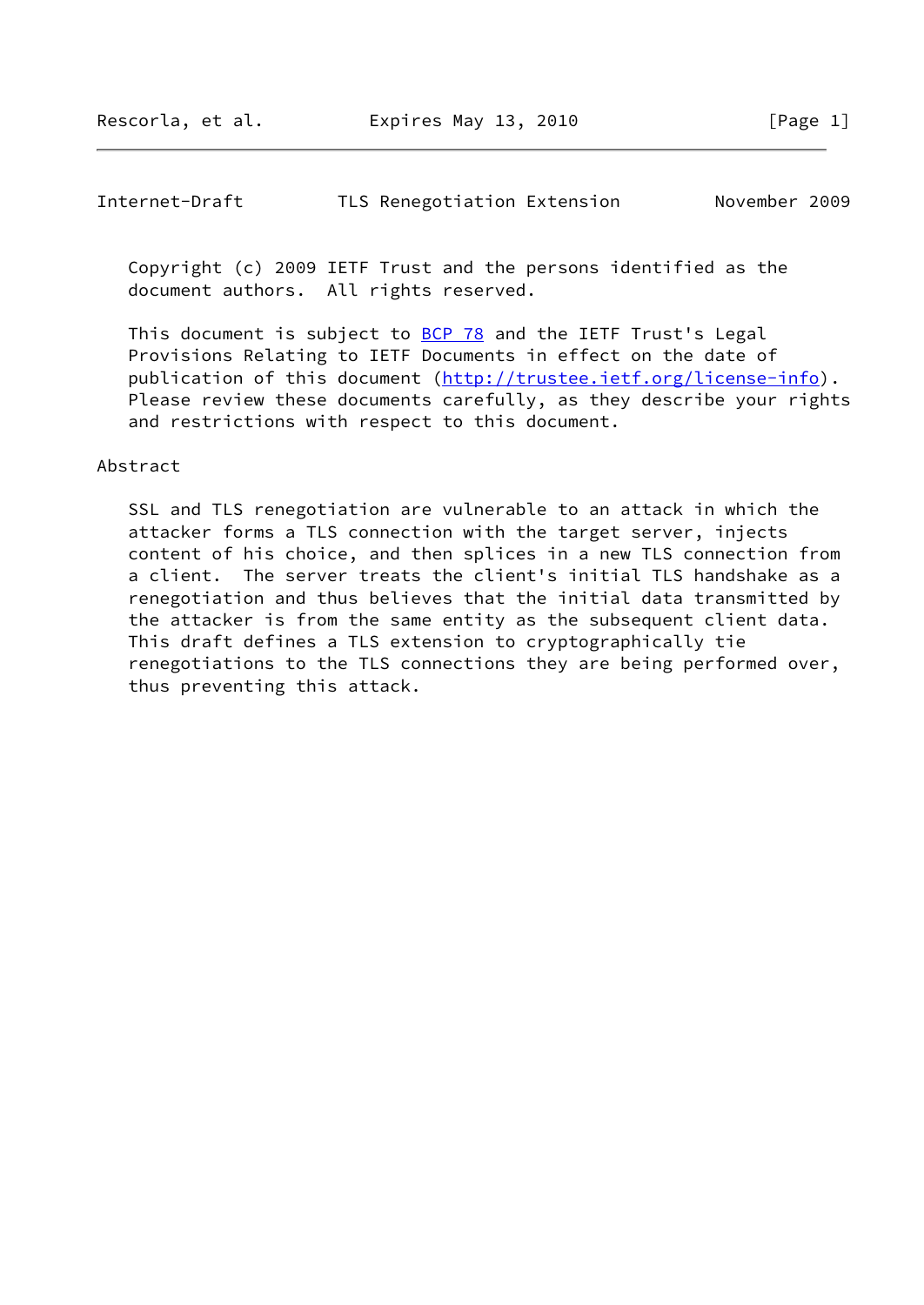Rescorla, et al. **Expires May 13, 2010**[Page 2]

# Internet-Draft TLS Renegotiation Extension November 2009

# Table of Contents

| Conventions Used In This Document 5                                                       |  |
|-------------------------------------------------------------------------------------------|--|
| Extension Definition $\ldots \ldots \ldots \ldots \ldots \ldots \ldots \frac{5}{2}$<br>3. |  |
|                                                                                           |  |
|                                                                                           |  |
|                                                                                           |  |
|                                                                                           |  |
|                                                                                           |  |
| 6.                                                                                        |  |
|                                                                                           |  |
|                                                                                           |  |
|                                                                                           |  |
| 8.2. Informative References 8                                                             |  |
|                                                                                           |  |
|                                                                                           |  |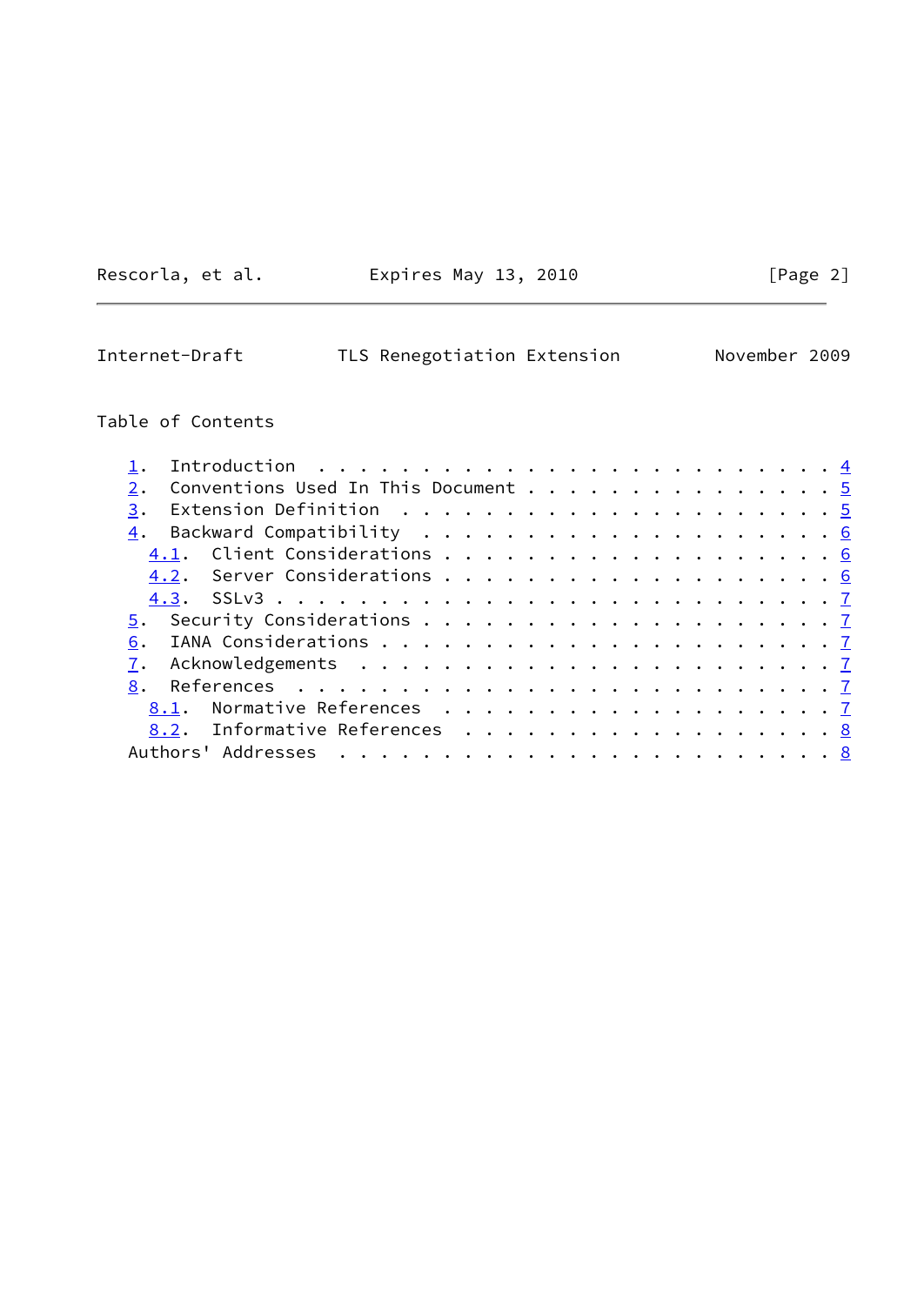Rescorla, et al. 
Expires May 13, 2010  $[Page 3]$ 

<span id="page-3-1"></span>Internet-Draft TLS Renegotiation Extension November 2009

#### <span id="page-3-0"></span>[1](#page-3-0). Introduction

 TLS [\[RFC5246](https://datatracker.ietf.org/doc/pdf/rfc5246)] allows either the client or the server to initiate renegotiation--a new handshake which establishes new cryptographic parameters. Unfortunately, although the new handshake is carried out over the protected channel established by the original handshake, there is no cryptographic connection between the two. This creates the opportunity for an attack in which the attacker who can intercept a client's transport layer connection can inject traffic of his own as a prefix to the client's interaction with the server. The attack proceeds as shown below:

| Client | Attacker                                                             | Server                                                                              |
|--------|----------------------------------------------------------------------|-------------------------------------------------------------------------------------|
|        |                                                                      |                                                                                     |
|        |                                                                      | $\left\langle \text{---} \text{---} \text{---} \right\rangle$ Handshake ----------> |
|        |                                                                      | $\zeta$ ======= Initial Traffic ========>                                           |
|        | <-------------------------- Handshake ============================== |                                                                                     |
|        |                                                                      |                                                                                     |

 To start the attack, the attacker forms a TLS connection to the server (perhaps in response to an initial intercepted connection from the client). He then sends any traffic of his choice to the server. This may involve multiple requests and responses at the application layer, or may simply be a partial application layer request intended to prefix the client's data. This traffic is shown with == to indicate it is encrypted. He then allows the client's TLS handshake to proceed with the server. The handshake is in the clear to the attacker but encrypted over the attacker's channel to the server. Once the handshake has completed, the client communicates with the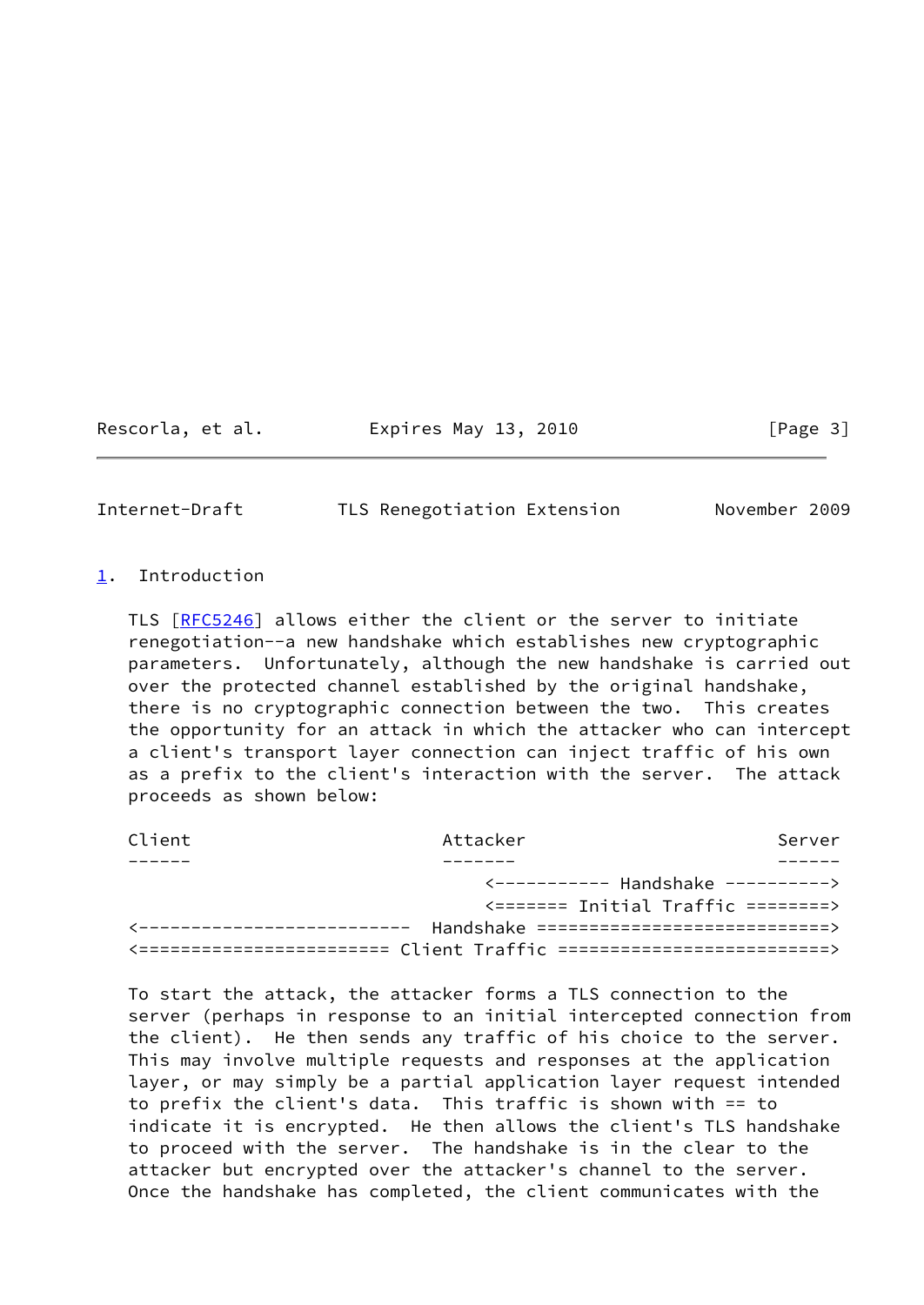server over the new channel. The attacker cannot read this traffic, but the server believes that the initial traffic to and from the attacker is the same as that to and from the client.

 If certificate-based client authentication is used, the server will believe that the initial traffic corresponds to the authenticated client identity. Even without certificate-based authentication, a variety of attacks may be possible in which the attacker convinces the server to accept data from it as data from the client. For instance, if HTTPS [[RFC2818\]](https://datatracker.ietf.org/doc/pdf/rfc2818) is in use with HTTP cookies [REF], the attacker may be able to generate a request of his choice validated by the client's cookie.

 This attack can be prevented by cryptographically binding renegotiation handshakes to the enclosing TLS channel, thus allowing the server to differentiate renegotiation from initial negotiation, as well as preventing renegotiations from being spliced in between connections. An attempt by an attacker to inject himself as described above will result in a mismatch of the extension and can

| Rescorla, et al. | Expires May 13, 2010 | [Page 4] |
|------------------|----------------------|----------|
|------------------|----------------------|----------|

<span id="page-4-1"></span>

| Internet-Draft | TLS Renegotiation Extension | November 2009 |  |
|----------------|-----------------------------|---------------|--|
|                |                             |               |  |

 thus be detected This document defines an extension that performs that cryptographic binding. The extension described here is similar to that used for TLS Channel Bindings [\[I-D.altman-tls-channel-bindings](#page-8-0)].

<span id="page-4-0"></span>[2](#page-4-0). Conventions Used In This Document

 The key words "MUST", "MUST NOT", "REQUIRED", "SHALL", "SHALL NOT", "SHOULD", "SHOULD NOT", "RECOMMENDED", "MAY", and "OPTIONAL" in this document are to be interpreted as described in [\[RFC2119](https://datatracker.ietf.org/doc/pdf/rfc2119)].

<span id="page-4-2"></span>[3](#page-4-2). Extension Definition

 This document defines a new TLS extension: "renegotiation\_info", which contains a cryptographic binding to the enclosing TLS connection (if any) for which the renegotiation is being performed. The "extension data" field of this extension contains a "Renegotiation\_Info" structure:

struct {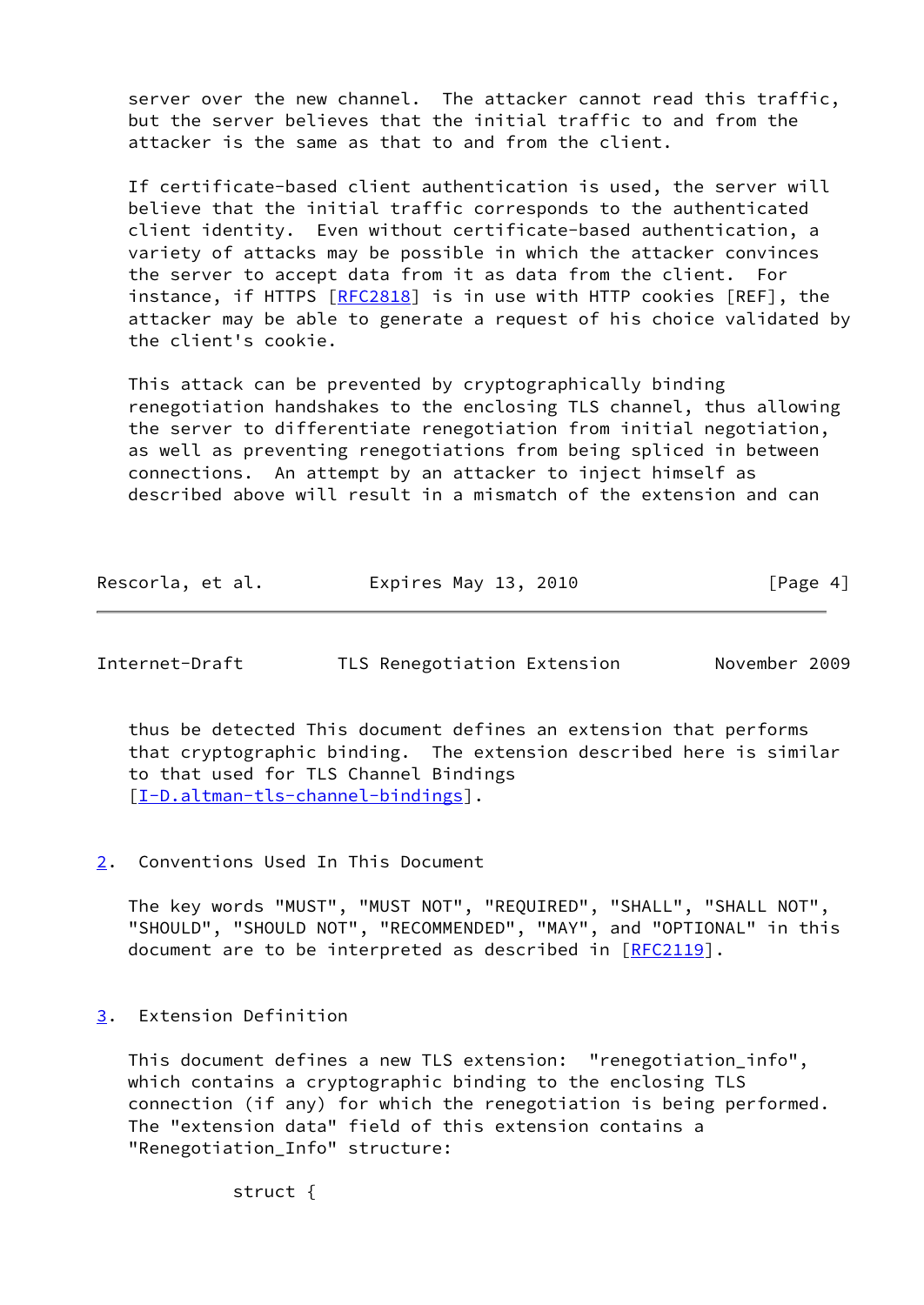opaque renegotiated\_connection<0..255>;

} Renegotiation\_Info;

 All TLS implementations SHOULD support this extension. TLS clients SHOULD generate it with every handshake and TLS servers SHOULD generate it in response to any client which offers it.

The contents of this extension are specified as follows.

- o If this is the initial handshake for a connection, then this field is of zero length in both the ClientHello and the ServerHello.
- o For ClientHellos which are renegotiating, this field contains the verify\_data from the Finished message sent by the client on the immediately previous handshake. For current versions of TLS, this will be a 12-byte value. Note that this value is the "tls-unique" channel binding from [\[I-D.altman-tls-channel-bindings](#page-8-0)]
- o For ServerHellos which are renegotiating, this field contains the concatenation of the verify\_data values sent by the client and the server (in that order) on the immediately previous handshake. For current versions of TLS, this will be a 24-byte value.

The above rules apply even when TLS resumption is used.

 Upon receipt of the "renegotiation\_info" extension, implementations which support the extension MUST verify that it contains the correct contents as specified above. If the contents are incorrect, then it

| Rescorla, et al. | Expires May 13, 2010 |  | [Page 5] |  |
|------------------|----------------------|--|----------|--|
|                  |                      |  |          |  |

<span id="page-5-1"></span>Internet-Draft TLS Renegotiation Extension November 2009

 MUST generate a fatal "handshake\_failure" alert and terminate the connection. This allows two implementations both of which support the extension to safely renegotiate without fear of the above attack.

<span id="page-5-0"></span>[4](#page-5-0). Backward Compatibility

 Existing implementations which do not support this extension are widely deployed and in general must interoperate with newer implementations which do support it. This section describes considerations for backward compatible interoperation. [[ OPEN ISSUE: The normative strength of these recommendations needs to be discussed.]]

<span id="page-5-2"></span>[4.1](#page-5-2). Client Considerations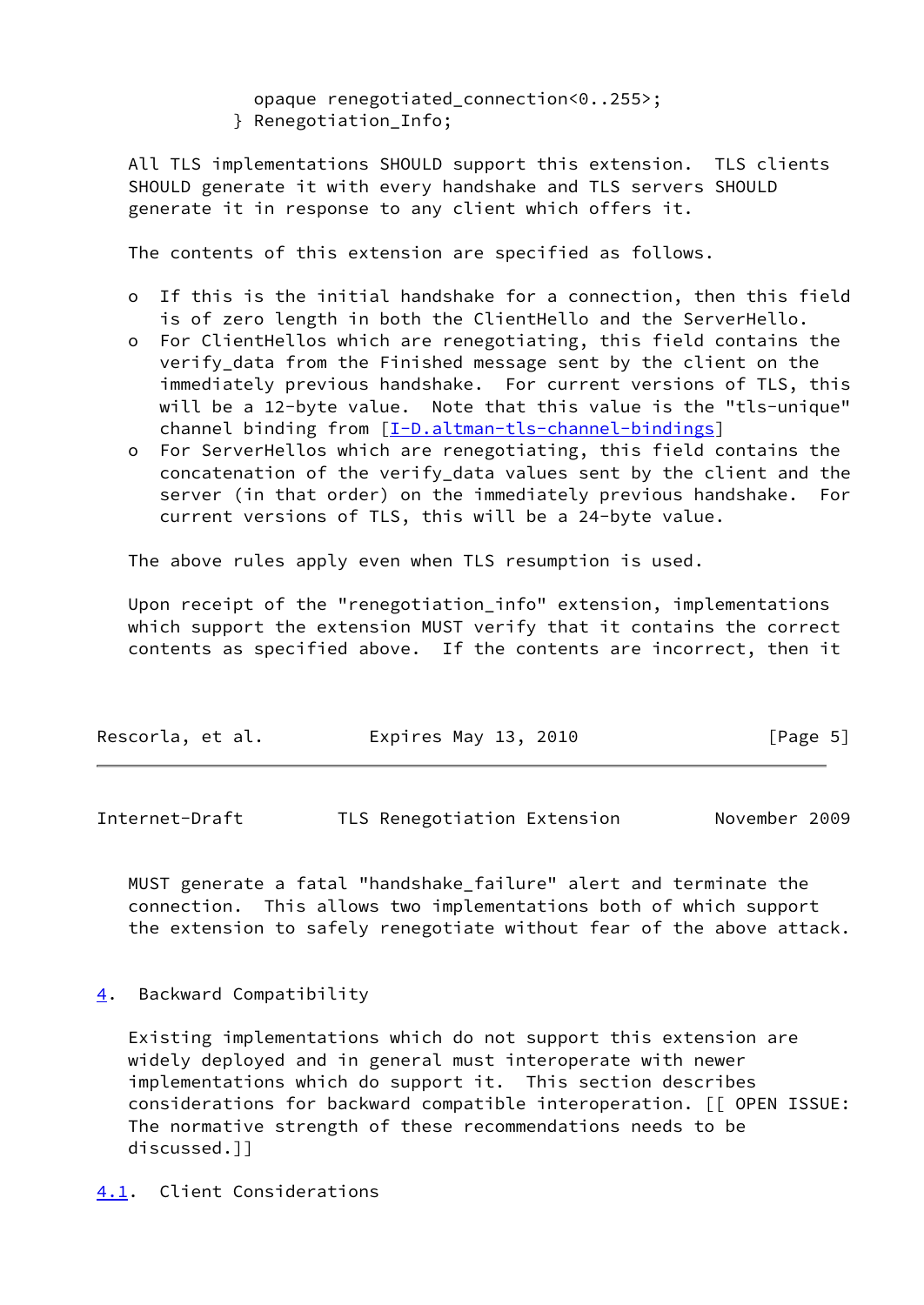If a client offers the "renegotiation\_info" extension and the server does not respond, then this indicates that the server either does not support the extension or is unwilling to use it. Because the above attack looks like a single handshake to the client, the client cannot determine whether the connection is under attack or not.

 If clients wish to ensure that such attacks are impossible, they MUST terminate the connection immediately upon failure to receive the extension without completing the handshake. Otherwise, they may be performing client authentication and thus potentially authorizing the data already sent by the attacker even if the client itself sends no data. Note that initially deployment of this extension will be very sparse and thus choosing to terminate the connection immediately is likely to result in significant interoperability problems.

#### <span id="page-6-0"></span>[4.2](#page-6-0). Server Considerations

 If the client does not offer the "renegotiation\_info" extension, then this indicates that the client does not support the extension or is unwilling to use it. Note that TLS does not permit servers to offer unsolicited extensions. However, because the above attack looks like two handshakes to the server, the server can safely continue the connection as long as it does not allow the client to rehandshake. If servers wish to ensure that such attacks are impossible they MUST NOT allow clients who do not offer the "renegotiation\_info" extension to renegotiate with them and SHOULD respond to such requests with a "no\_renegotiation" alert [RFC 5246 requires this alert to be at the "warning" level.] Servers SHOULD follow this behavior.

| Rescorla, et al. | Expires May 13, 2010 | [Page 6] |
|------------------|----------------------|----------|
|                  |                      |          |

<span id="page-6-2"></span>Internet-Draft TLS Renegotiation Extension November 2009

#### <span id="page-6-1"></span>[4.3](#page-6-1). SSLv3

 SSLv3 does not support extensions and thus it is not possible to securely renegotiate with SSLv3. Deployments wishing to renegotiate securely will need to upgrade to at least TLS 1.0.

#### <span id="page-6-3"></span>[5](#page-6-3). Security Considerations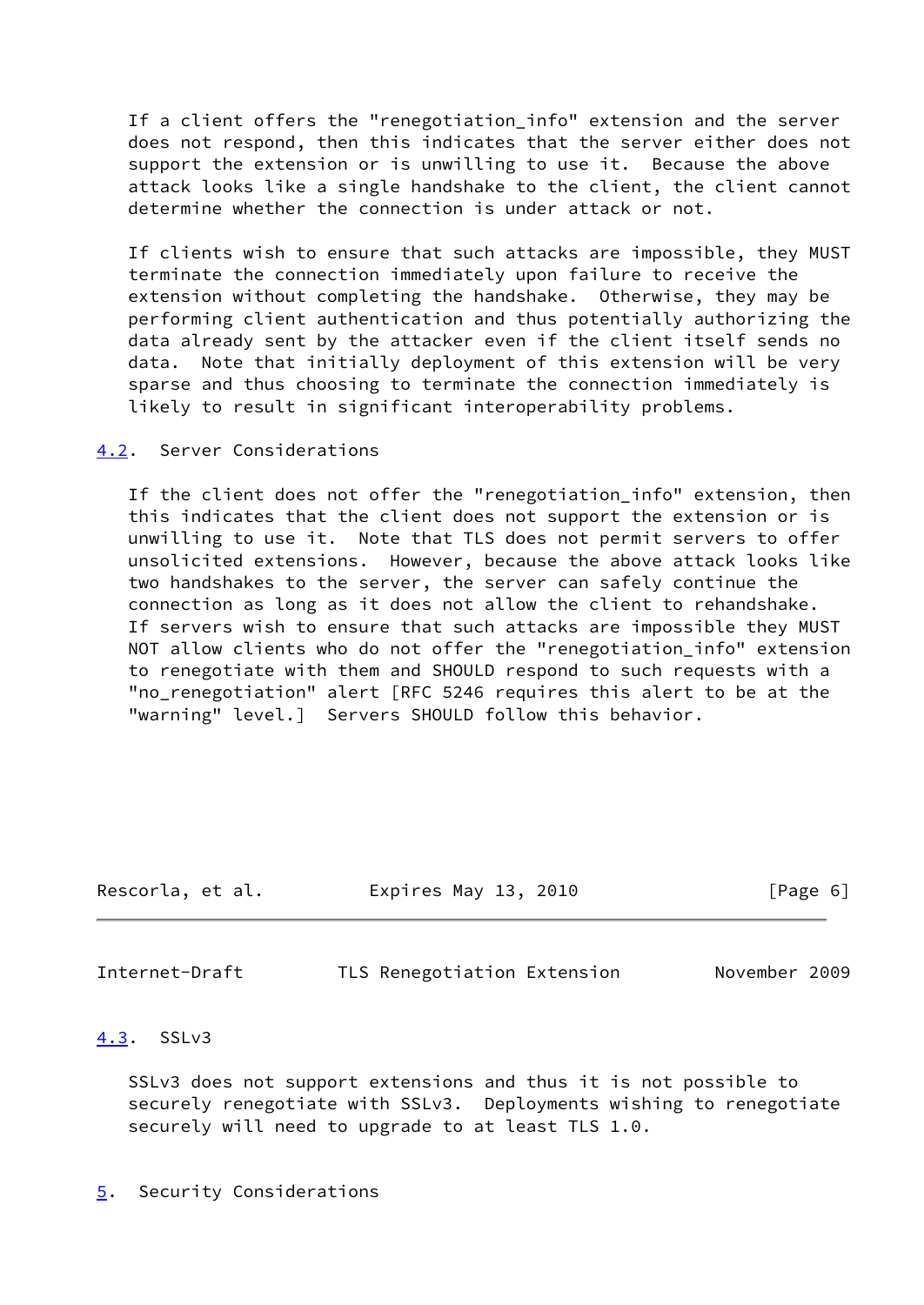The extension described in this document prevents an attack on TLS. If this extension is not used, TLS renegotiation is subject to an attack in which the attacker can inject their own conversation with the TLS server as a prefix of the client's conversation. This attack is invisible to the client and looks like an ordinary renegotiation to the server. The extension defined in this document allows renegotiation to be performed safely. Servers SHOULD NOT allow clients to renegotiate without using this extension.

## <span id="page-7-0"></span>[6](#page-7-0). IANA Considerations

 IANA [shall add/has added] the extension code point XXX [We request 0xff01, which has been used for prototype implementations] for the "renegotiation info" extension to the TLS ExtensionType values registry.

### <span id="page-7-1"></span>[7](#page-7-1). Acknowledgements

 This vulnerability was originally discovered by Marsh Ray. The general concept behind the extension described here was independently invented by Steve Dispensa, Nasko Oskov, and Eric Rescorla. Comments and refinements were received from Jesse Walker and the rest of the Project Mogul team.

#### <span id="page-7-2"></span>[8](#page-7-2). References

- <span id="page-7-3"></span>[8.1](#page-7-3). Normative References
	- [RFC2119] Bradner, S., "Key words for use in RFCs to Indicate Requirement Levels", [BCP 14](https://datatracker.ietf.org/doc/pdf/bcp14), [RFC 2119](https://datatracker.ietf.org/doc/pdf/rfc2119), March 1997.

 [RFC5246] Dierks, T. and E. Rescorla, "The Transport Layer Security (TLS) Protocol Version 1.2", [RFC 5246](https://datatracker.ietf.org/doc/pdf/rfc5246), August 2008.

Rescorla, et al. 
Expires May 13, 2010  $[Page 7]$ 

<span id="page-7-5"></span><span id="page-7-4"></span>

| Internet-Draft | TLS Renegotiation Extension | November 2009 |  |
|----------------|-----------------------------|---------------|--|